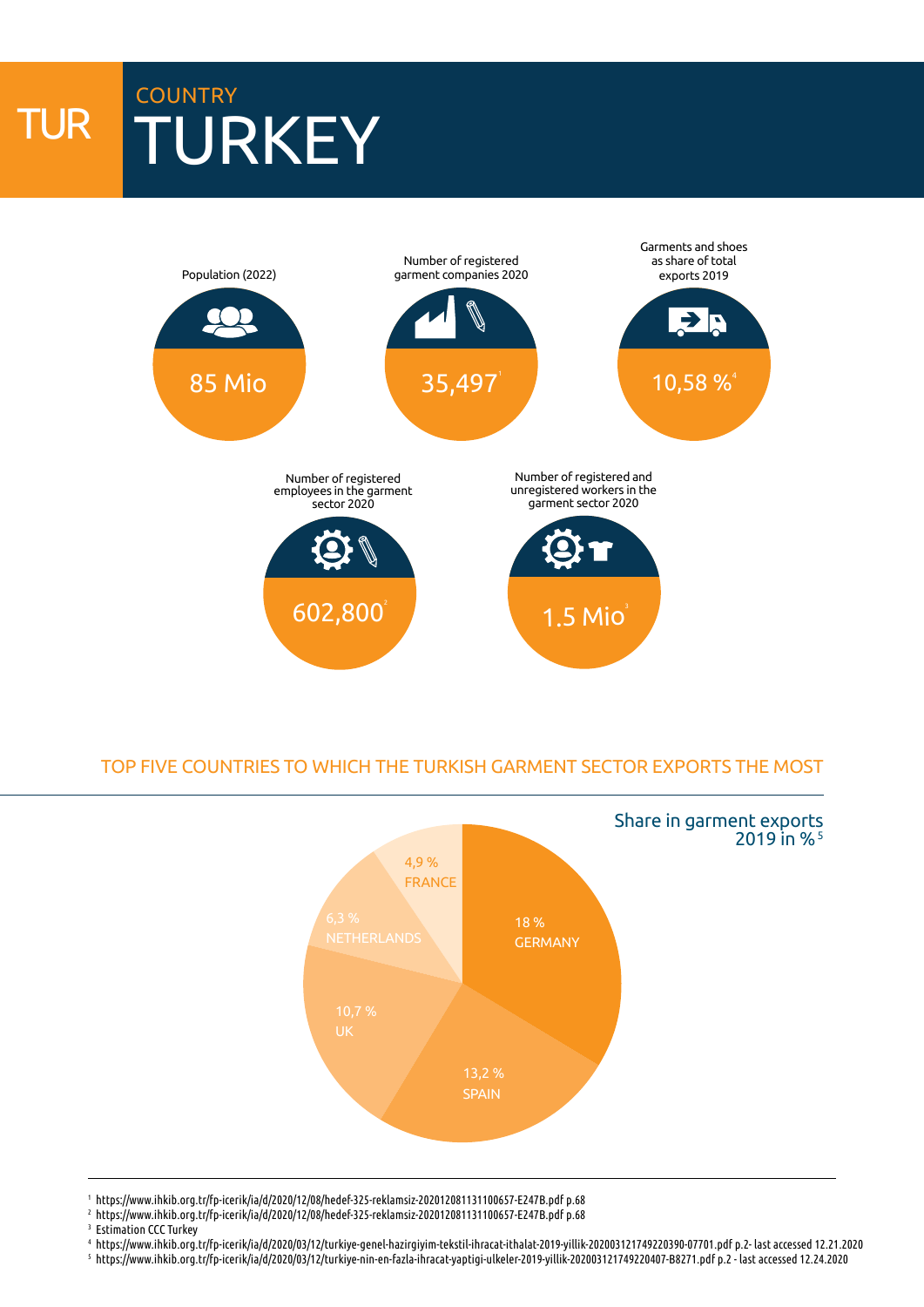## **WAGE LADDERTURKEY**



#### SHARE OF STATUTORY MINIMUM WAGE IN BASE LIVING WAGE ESTIMATE:

#### SHARE OF AVERAGE NET WAGE OF INTERVIEWED WORKERS IN LIVING WAGE ESTIMATE:



- <sup>6</sup> InforEuro exchange rate for December 2021. As the inflation was particularly high in December and most data originates from December 2021, we use the exchange rate for December to enable comparability of data.
- <sup>7</sup> http://appsso.eurostat.ec.europa.eu/nui/show.do?dataset=ilc\_li01&lang=en accessed 21st March 2022 The latest EU-SILC poverty thresholds are for 2020
- <sup>8</sup> https://www.turkis.org.tr/aralik-2021-aclik-ve-yoksulluk-siniri/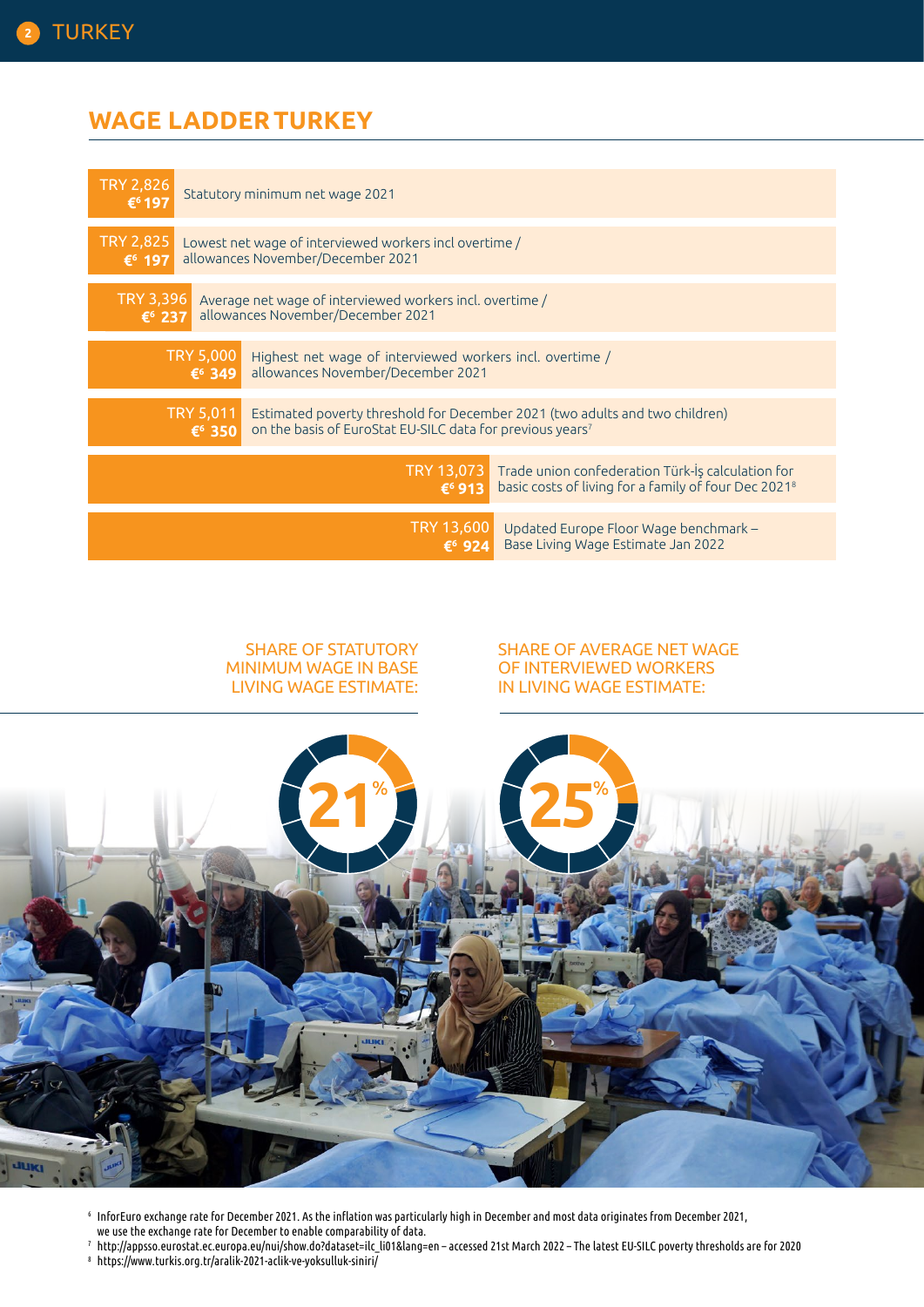## MAIN WORKERS' RIGHTS VIOLATIONS

- All interviewed workers' December wage was below the EuroStat poverty threshold
- Freedom of association violations
- ▶ Violation of right to social security
- Inadequate occupational health and safety practices
- Exploitation of child labour
- Exploitation of immigrant labour
- Illegal amount of overtime
- Increasing fear of workers losing their job

# RECOMMENDATIONS

### TO BRANDS:

- Respect labour rights declared in brands' codes of conduct
- ▶ Educate workers on their rights as written in brands' codes of conduct
- $\blacktriangleright$  Fight double bookkeeping which manufacturers apply to satisfy legal and brands' requirements
- $\blacktriangleright$  Due diligence in supply chain

### TO THE GOVERNMENT:

- $\triangleright$  A sustainable strategy to fight informal employment and improve working conditions needs to be developed
- $\triangleright$  The labour inspection must monitor wages and working conditions in a structured and systematic way. Zero tolerance for labour law violations
- $\blacktriangleright$  Fight double bookkeeping which manufacturers apply to satisfy legal and brands' requirements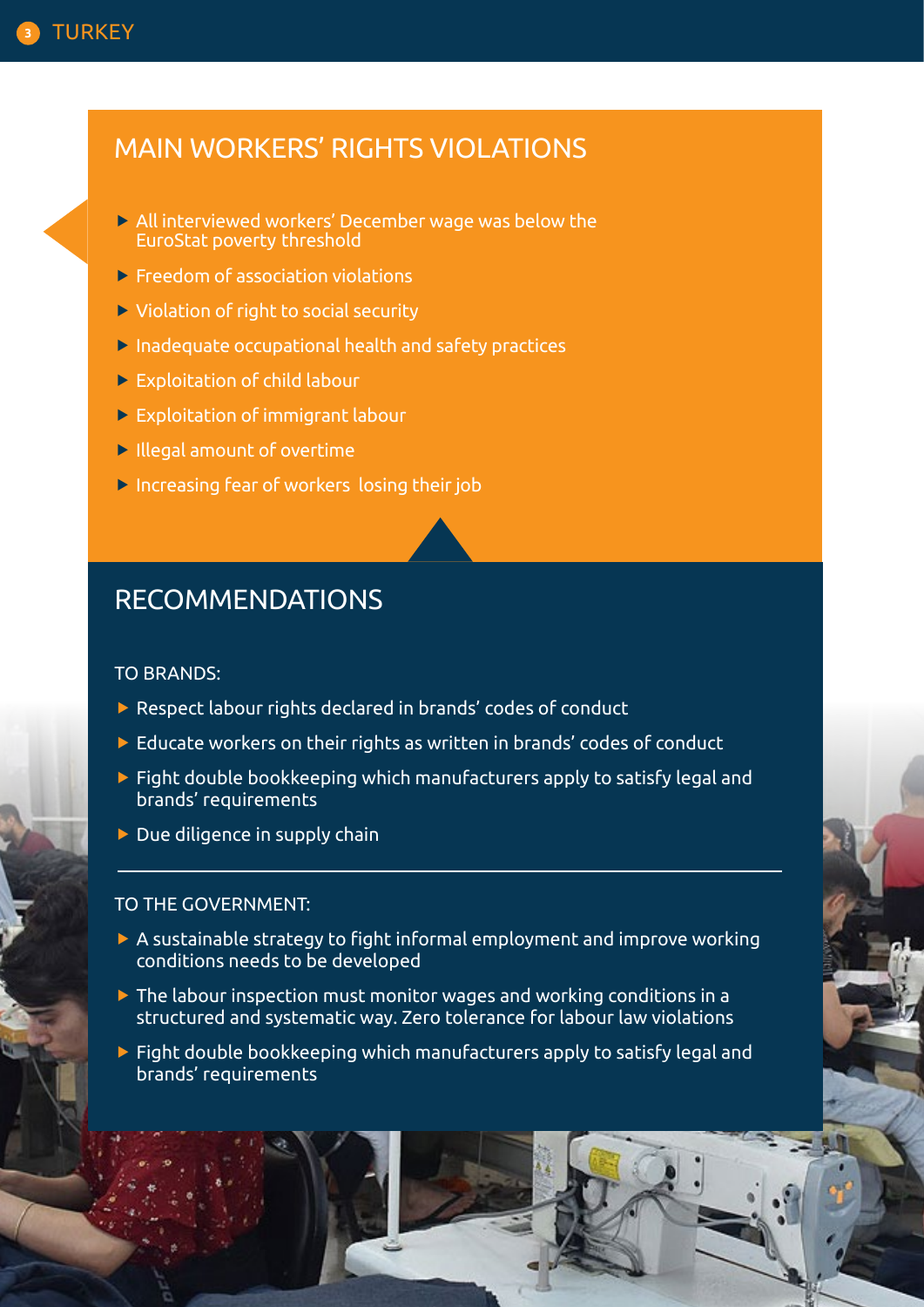#### THE TURKISH GARMENT AND SHOE INDUSTRY AND ITS WORKFORCE – A QUICK OVERVIEW

The textile, garment, leather and footwear (TCLF) sector is an important sector for the Turkish economy and society. Today, there are two huge parts of the sector: on the one hand, no-name production for the internal market and other countries in the region like, for instance, Russia. On the other hand, there is production for global brands, including those headquartered in Turkey, such as LC Waikiki. Since the 80s, the sectoral industrial strategy aimed to make Turkey one of the most important garment and shoe exporters in the world. The government supported this process through incentives for companies and through neglecting labour rights. The government, which allocates large budgets for trade convenience and production continuity, also prepares action plans to shape the structure of the sector. **61.2% of all registered garment companies are located in Istanbul and 7.8% in Izmir**<sup>9</sup> – other cities follow suit with lower shares. As opposed to the garment production in Istanbul, the "Aegean Free Zone" in Izmir is a region where production is organised in bigger factories. It benefits from trade facilities offered by the government. In this region, employers' control over the workforce is relatively high.

The share of **women** in the garment industry is estimated to be 60-65 percent. They face lower pay, sexual harassment, sexual abuse, physical and psychological violence in textile and garment workshops and discriminatory practices such as assigning low-income jobs or hierarchically lower positions only to women (e.g. ironing, quality control, overlocking) or piecework for women. In contrast men's jobs are paid on an hourly basis. The piece-rate system is very stressful. Women workers are more often threatened with lay-off and due to the very low wages, they are forced to have an insufficient/ unbalanced diet.<sup>10</sup> An ILO / TurkStat report<sup>11</sup> on the gender pay gap in Turkey and the impact of the Corona-crisis states: "women whose domestic and family care burdens have increased due to the epidemic may have to switch to short-term precarious forms of work or even quit their jobs in order to spend more time at home, let alone struggling for managerial positions". Young adult women workers reported that their payments did not cover their work done, that the employers demand back some of the paid wages in cash and that the payments were made late.12

Workers working in Istanbul garment workshops mostly consist of workers of Turkish and Kurdish origin. Kurdish workers, who immigrated to Istanbul in the 90s, express that they were discriminated against based on their ethnic identities in terms of getting a job and renting a house in the early days.13 With the influx of Syrian and then also **refugees**  from Iraq, Afghanistan, Pakistan, Azerbaijan, Georgia and Somalia, many of them started to work in the TCFL sector. Child labour started to be openly seen in Turkey. While in the past employers had already tried to reduce labour costs by employing children, they were hidden. Particularly in the garment and shoe industries, refugees or migrant workers and their children are now seen by employers as cheap labour reserves. Refugee children, who work in worse conditions than any other workers, are exposed to discrimination such as working longer for lower wages, late and incomplete wage payments, ill-treatment, and being forced to work under hate speech.

With the "Textile, Ready-to-Wear and Leather Sector Strategic Action Plan"14(2008), the government intends to shift bigger parts of the sector to Eastern and South-eastern Anatolia regions. This policy causes cuts in wages, labour, and social rights. By destroying the tradition of unionising that textile workers accumulated in Turkey's West, this policy also creates an unorganised workforce.15

72% of Turkish garment manufacturing firms are of micro (less than 10 employees) or small (less than 50 workers) size. With this size, companies are under the radar of the labour inspection according to the law.

During the previous years, CCC Turkey has observed a slight increase in the number of registered employees in the garment industry but a growing number of unregistered, informal workers. Many immigrants (e.g. Afghanistan, Somalia, Uzbekistan, Tajikistan) and refugees are seeking jobs in the TCLF sector.

<sup>9</sup> https://ekonomi.isbank.com.tr/ContentManagement/Documents/sr201705\_hazirgiyim.pdf p.7 - last accessed 28.12.2020

<sup>10</sup> https://www.ilo.org/wcmsp5/groups/public/---europe/---ro-geneva/---ilo-ankara/documents/publication/wcms\_756659.pdf - last accessed 12.28.2020 <sup>11</sup> https://www.ilo.org/ankara/publications/WCMS\_756659/lang--tr/index.htm - last accessed 12.28.2020

<sup>12</sup> https://www.researchgate.net/publication/339135719\_Tekstil\_ve\_Hazir\_Giyim\_Atolyelerinde\_Calisan\_Genc\_Yetiskin\_Kadin\_Iscilerin\_Calisma\_Kosullari\_ve\_ Deneyimledikleri\_Cok\_Boyutlu\_Sorunlar p.110 - last accessed 12.28.2020

<sup>13</sup> http://www.isguc.org/?p=article&id=631&cilt=18&sayi=3&yil=2016 - last accessed 28.12.2020

<sup>14</sup> https://docplayer.biz.tr/8850171-Tekstil-hazir-giyim-deri-ve-deri-urunleri-sektorlerine-yonelik-stratejik-eylem-plani.html

<sup>15</sup> https://www.evrensel.net/haber/421299/tekstilde-cinlilestirme-basladi-tesvik-sona-erince-kayit-disilik-artacak - last accessed 12.27.2020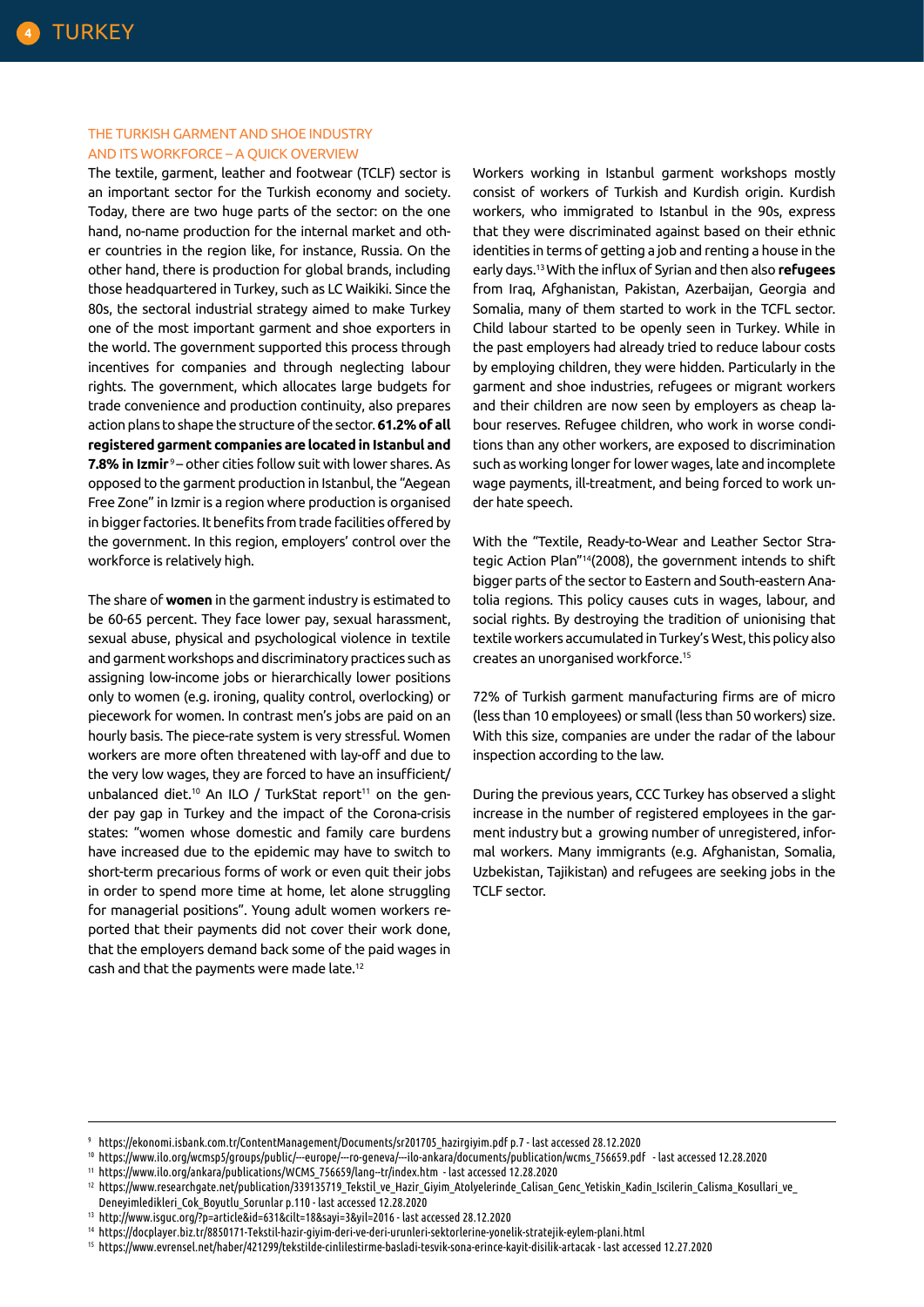#### INFORMALITY: WHERE FOLLOWING THE LAW IS THE EXCEPTION RATHER THAN THE RULE

Due to the absence of effective implementation of the labour law in the TCLF sector, many workers are informally employed. There is a **continuum between formal and informal work**. One can find informal labourers with no job security and without regular or partly regular payment next to a formally employed worker in any workplace. During our field research, every fourth interviewee reported not receiving any paper on their wage payment. Every fourth worker who earned more than the minimum wage receives part of the salary in cash, "in the envelope".

"The workplace environment is generally bad, but when there is an inspection, the employer knows before and fixes almost everything. When I told Zara's auditor that I am receiving my salary in cash, and my salary was shown as minimum wage in the official records, the auditor replied 'You can ask your employer to be paid by bank transfer'. We do not wear masks at work, but they make everyone wear it when there is an inspection. There are many people who have been infected with COVID-19." (worker in a tier 2 factory).

Particularly in Istanbul, production becomes complex and multi-layered, as the workshops and small-scale factories in certain neighbourhoods in the city are scattered and unorgaanised. The feature of these locations is that they are neighbourhoods where workers both live and work. Estimations of the extent of informal work in the garment industry vary. They range from 30% to 50% share of informal employment in the total garment industry workforce. While effective surveillance of wage and social security payments would benefit workers, fighting informality also means cutting off access to livelihoods for many Syrians.

Policies aimed at reducing the economic repercussions of the COVID-19 pandemic seem to ignore informal wage earners. Informal wage earners are the first group to be affected by reducing orders. Therefore, they are likely to be laid off due to the pandemic. Moreover, in terms of low wages, it can be assumed that their savings are relatively low and they need more work. On the other hand, they are completely outside the protective umbrella of economic policies.16

One main reason informal work is very widespread in the garment industry is the absence of sufficient and qualified state labour inspection. CCC Turkey particularly criticises that inspectors are not trained on the chemicals used and the causes of exposure to other occupational diseases.



#### HOME-BASED WORK

Since the flexibilisation of garment production in the 70s, it overflew from factories into households. Many home-based women workers state that they previously worked in factories. Due to household and care work needs, they searched for home-based work despite low job security, low pay, the uncertainty of working time, health problems and no chance of being covered by collective agreements. Often children work along with their mothers. Neighbours help women home-based workers if they have to fulfil orders. During the pandemic the number of home-based workers increased by an estimated 30 - 40% .17

#### DAY LABOURERS

Another recently increasing phenomenon in the labour market occurred in accordance with short-term orders by brands: daily unregistered workers in the textile sector. These day labourers either find daily work through subcontractors or via Facebook or wait at the informal waiting points at central locations in the neighbourhoods close to the workshops and find daily work through subcontracted agencies who are picking themselves up from these points in the morning in line with the needs of the employers.

<sup>16</sup> https://www.tesev.org.tr/wp-content/uploads/TESEV\_Degerlendirme\_Notlari\_Kayit\_Disi\_Istihdam\_Kovid\_19.pdf p.3- last accessed 12.28.2020

<sup>17</sup> https://www.tv5.com.tr/haber/1900/evde-uretim-yapan-tekstil-iscileri-devletten-destek-istiyorlar.html last accessed 12.29.2020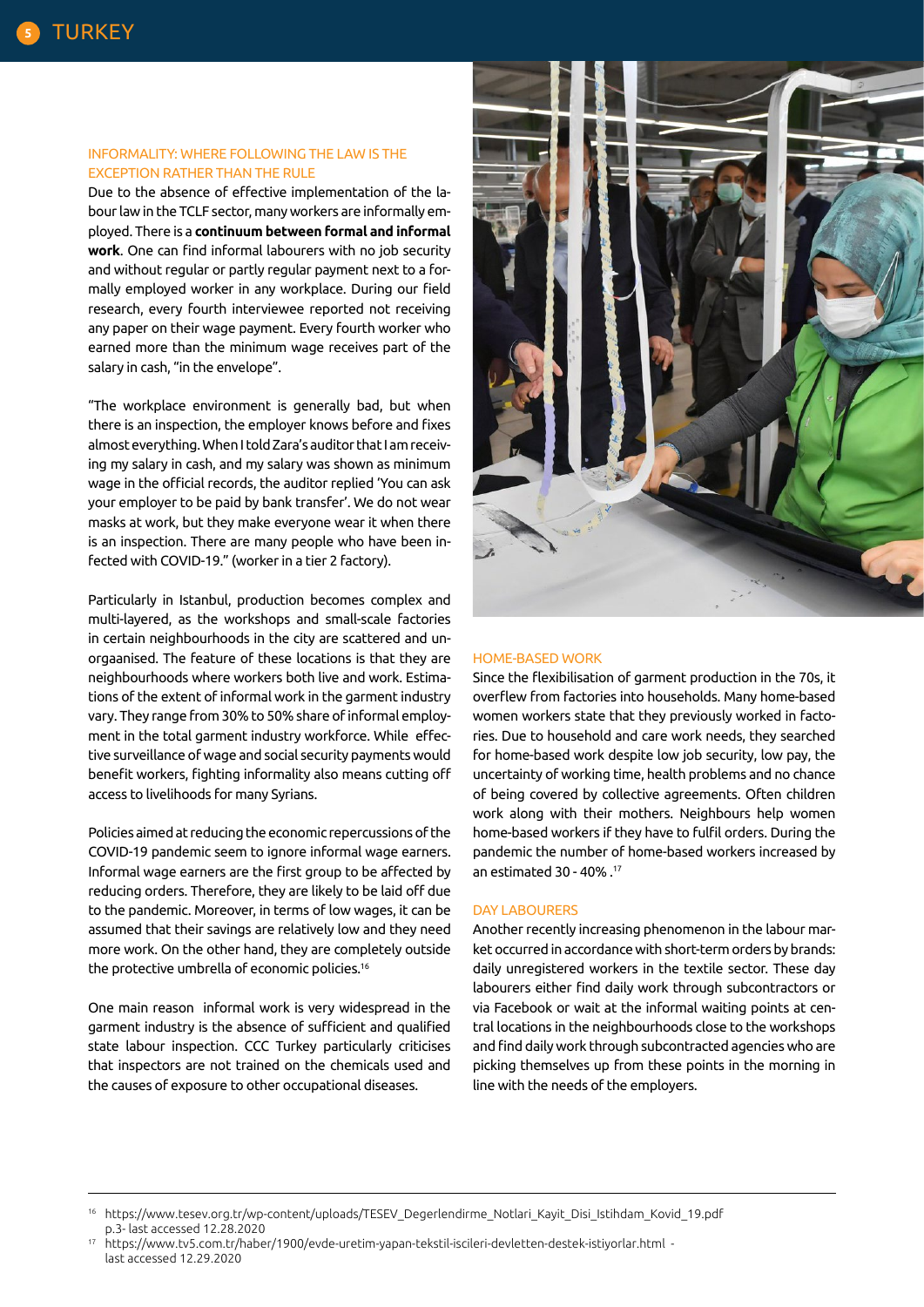**ALMOST ALL FASHION BRANDS AND RETAILERS SOURCE FROM TURKEY. HERE IS A SMALL SELECTION: ADIDAS, BANANA REPUBLIC, BENETTON, BOOHOO, C&A, ESPRIT, GAP, G-STAR, HUGO BOSS, H&M, INDITEX – ZARA, LEVI'S, MARKS & SPENCER, NEXT, NIKE, PUMA, PRIMARK, URBAN OUTFITTERS, UNIQLO, VF . 18**

## WAGES, HYPERINFLATION AND POVERTY OF GARMENT WORKERS

|      | <b>NET MINIMUM WAGE</b><br>(TRY) | <b>INCREASE IN NET</b><br><b>MINIMUM WAGE (%)</b> | <b>TURKSTAT INFLATION</b><br><b>RATE DEC<sup>19</sup></b> | <b>INFLATION RESEARCH</b><br><b>GROUP (ENAG)<sup>20</sup></b> |
|------|----------------------------------|---------------------------------------------------|-----------------------------------------------------------|---------------------------------------------------------------|
| 2017 | 1.404                            | %8                                                | %12                                                       |                                                               |
| 2018 | 1.603                            | %14                                               | %20                                                       |                                                               |
| 2019 | 2.021                            | %26                                               | %12                                                       |                                                               |
| 2020 | 2.325                            | %15                                               | %15                                                       |                                                               |
| 2021 | 2.826                            | %22                                               | %36                                                       | %83                                                           |
| 2022 | 4.253                            | %51                                               |                                                           |                                                               |

Discussions in media<sup>21</sup> as well as experiences from field research shows that

the current hyperinflation could hardly be compensated by the increases in minimum wages. The real minimum wage, i.e. the purchasing power of minimum wages, has in fact decreased.

**A B**

On top, the official inflation figures do not reflect the reality of workers. Workers report that for them, the price development is much more dramatic than reflected in TurkStat inflation rates. Therefore, an independent Inflation Research Group (ENAG) emerged.

18 See https://openapparel.org/?countries=TR

20 https://enagrup.org/bulten/2021ea.pdf

<sup>19</sup> https://www3.tcmb.gov.tr/enflasyoncalc/enflasyon\_hesaplayici.html

<sup>21</sup> https://www.reuters.com/article/idUSKBN2771EY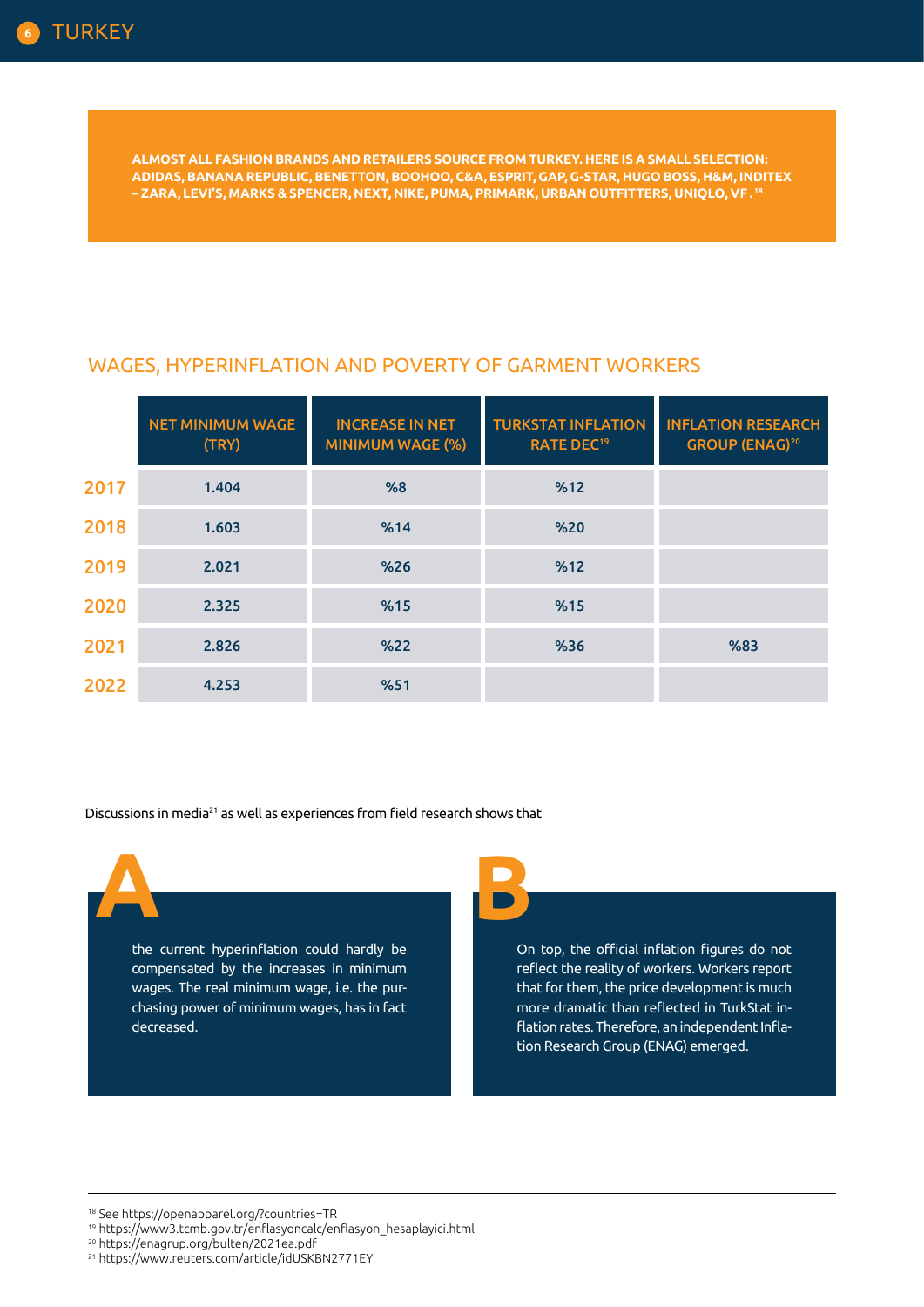The trade union confederation DISK analysed how many workers depended on the minimum wage in Turkey during the Corona-crisis. A report states that 22% of all wage earners received less than the minimum wage and 69% earned around minimum wage in 2021<sup>22</sup>. While the minimum wage for 2022 was set at 4,253 TRY, DISK's demanded a minimum wage of 5,200 TRY.

DISK23 analyses that the national minimum wage setting process is unbalanced. Unions, for instance, cannot strike during this process of wage bargaining. Moreover, workers' families are not taken into account. Particularly the discrepancy between the minimum wage and the real living expenses of workers is criticised by DISK's report. The gap between the minimum wage and basic costs of living calculated for 2020 is almost 1 to 4. This gap for 2021, calculated by Türk-İş, increased from 1 to 5 (see wage ladder).

Consequently, the Deep Poverty in the Pandemic Period and Access to Rights Research Report<sup>24</sup> states that an increasing part of the population does not have access to basic housing (not able to afford rent, tap water, electricity, clean drinking water, heating), does not have access to a basic diet (skip meals, collect food from garbage, starve) and to basic sanitary appliances, medicine and protective equipment, to education and social life.

> **THE MINIMUM WAGE INCREASES HAVE NOT COMPENSATED FOR INFLATION AND FOR HIKES IN COSTS OF LIVING. IN ADDITION, THE MINIMUM WAGE FAILS TO SECURE A BASIC STANDARD OF LIVING.**

#### A LIVING WAGE ESTIMATE FOR TURKEY

The European Floor Wage25 benchmark for 2018 for Turkey was 5,095 TRY / 956 EUR / 2,640 PPP USD. CCC Turkey updates this figure based on the increased minimum wage rates. Field research for a full new calculation of a living wage for Turkey would need a workers' food basket survey, which was not feasible under COVID-restrictions. At the same time, an inflation adjustment using TurkStat inflation rates seems inappropriate as these rates are broadly conceived by workers and the public as unrealistically low. After intensive consultation with experts and CCC colleagues, CCC Turkey decided to use the statutory minimum wage growth rates for adjustment. These increased rates proved to be much more realistic than the inflation rates.

| <b>LIVING WAGE</b> |                      | <b>TRY</b> | EUR <sup>26</sup> | PPP USD <sup>27</sup> |
|--------------------|----------------------|------------|-------------------|-----------------------|
| 2018               |                      | 5,095      | 956               | 2,640                 |
| <b>Jan 2019</b>    | $5,095 \times 126\%$ | 6,420      | 979               | 2,843                 |
| <b>Jan 2020</b>    | $6,420 \times 115\%$ | 7.383      | 954               | 2,838                 |
| <b>Jan 2021</b>    | $7,383 \times 122\%$ | 9,007      | 869               |                       |
| <b>Jan 2022</b>    | $9,007 \times 151\%$ | 13,600     | 879**             |                       |

\*\* Decrease in the amount of living wage is due to decrease in the exchange rate stemming from national economic crisis in Turkey.

#### RESULTS OF FIELD RESEARCH: POVERTY, DEBT TRAP AND EXCESSIVE OVERTIME

29% of interviewed workers earn just the minimum wage – despite overtime and premiums or allowances. Only 3% received the highest recorded wages: 5,000 TRY. As an estimated EU-SILC poverty threshold for 2021 is 5,010 TRY, **this means that all workers received less than the poverty threshold in December 2021, not to mention a living wage.** 

22% of those who earn a salary higher than the minimum wage said they received the minimum wage part of their salary by bank transfer and the rest in cash by hand.

<sup>22</sup> http://arastirma.disk.org.tr/wp-content/uploads/2021/12/DiSK-AR-2022-Asgari-Ucret-Rapor-Aralik-2021-FINAL.pdf

<sup>23</sup> http://arastirma.disk.org.tr/wp-content/uploads/2020/12/2021-asgari-%C3%BCcret-son.pdf

<sup>24</sup> https://derinyoksullukagi.org/raporlar/pandemi-doneminde-derin-yoksulluk-ve-haklara-erisim-arastirmasi-yerel-yonetimlere-krizdonemi-sosyal-destek-programlari-icin-oneriler/ 25 https://cleanclothes.org/campaigns/europe-floor-wage

<sup>26</sup> InforEuro exchange rates for July of respective year and 21st March 2022 – accessed 21st March 2022

<sup>27</sup> https://data.worldbank.org/indicator/PA.NUS.PRVT.PP?end=2020&locations=TR&start=2018 – accessed 21st March 2022 – The latest conversion rates is for 2020.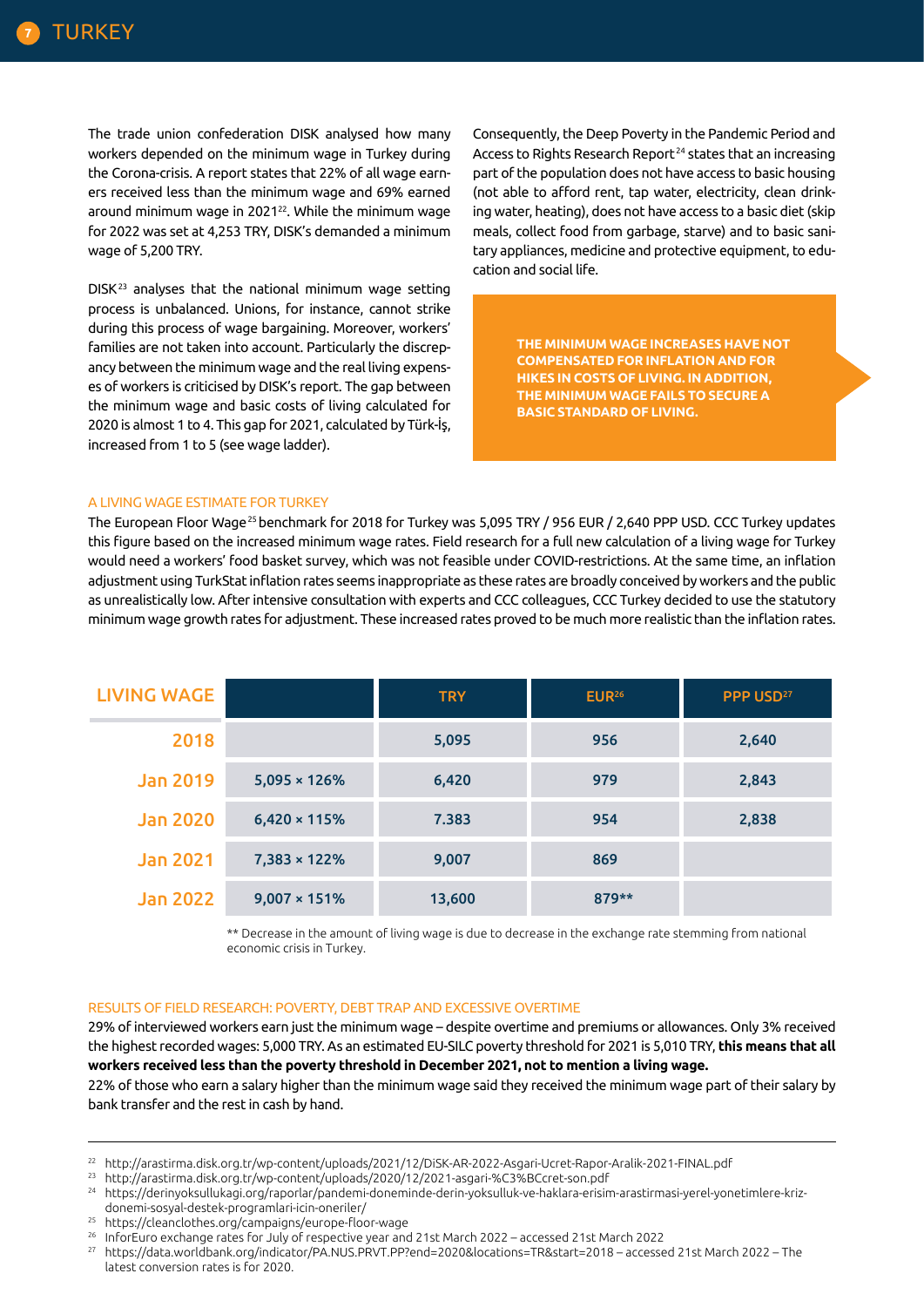## **WORKERS QUOTES**



*"I have difficulties in living, I have debts. If there is no overtime, I am in minus. When children start school, I work more overtime to make a living."*

*"Our house is rented, I have difficulty in paying the school expenses of my children. I had to take a loan."*

*"High shares of the salaries of 44 of the 85 workers working at the factory were foreclosed A 17-year-old worker from a small workshop producing for a global brand said, "This workshop is owned by my brother. Sometimes we stay in the workshop until 1 AM to finish the work. I work without insurance because I have to. I have been working in textile since I was 12 years old."*

*"I am from Turkmenistan, my family lives in Turkmenistan, I work here and send money home. I work informally."*

*"My monthly average wage reaches 5,000 TL with overtime work. When I need money, I work till morning in the workshop or find a job as day labourer in other workshops. There are three people working in our family, but we still have loans."*

*"My siblings go to school and cannot meet their needs. I was supporting them, but I can't any longer. I had already left school and started working in textiles to enable education for my younger siblings. Our economic situation is getting worse day by day."*

*"The salary does not cover our monthly expenses. To support the household, the children work in garment workshops on weekends and school holidays."*

*"I leave my kids at my motherin-law's in the morning. I pick them up every evening. I will never make my children work in textiles."*

*"He (the employer) makes the 15-year-old worker work longer than permitted hours. After the 'official' hours the child worker leaves – but re-enters the workshop. He pays the salary on Saturday. Actually, you don't have to go to work on Saturday, but he forces you to go to work, and if you don't, he doesn't pay you. Their food is also very bad, always pasta or bulgur."* 

*"When you look at the expensiveness in the country, our salary is nothing. Although two people in our household are working, it is difficult to make it through the month. The children are going to school, we are 6 people in the household."*

*"I had to take a loan. My wife also works, two people work in our household, but we still can't get along. My oldest son takes care of his brothers."* 

*"Because I have debt, my child quit his education and started working."*